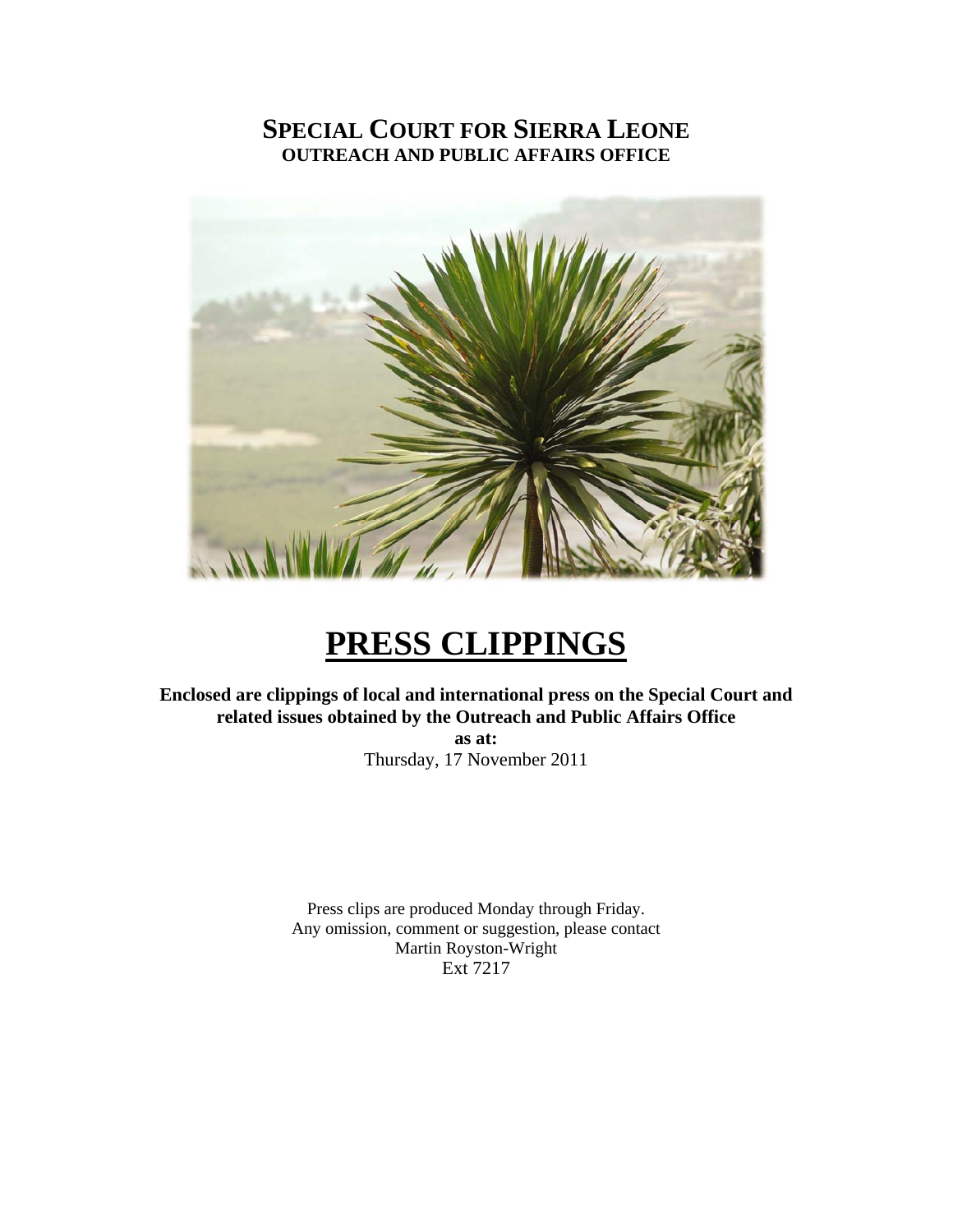| <b>International News</b>                                                                      |           |  |
|------------------------------------------------------------------------------------------------|-----------|--|
|                                                                                                |           |  |
| Remarks by the Special Court Registrar Binta Mansaray on the Visit to Rwanda / Cocorioko       | Page 3    |  |
| Deputy Registrar Sworn in / Special Tribunal for Lebanon                                       | Page 4    |  |
|                                                                                                |           |  |
| Experts Pay Tribute to Yugoslav War Crimes Court / Associated Press                            | Pages 5-6 |  |
| Documentarians Learn Ways to Best Preserve History of Rwanda's Painful Past / Voice of America | Pages 7-8 |  |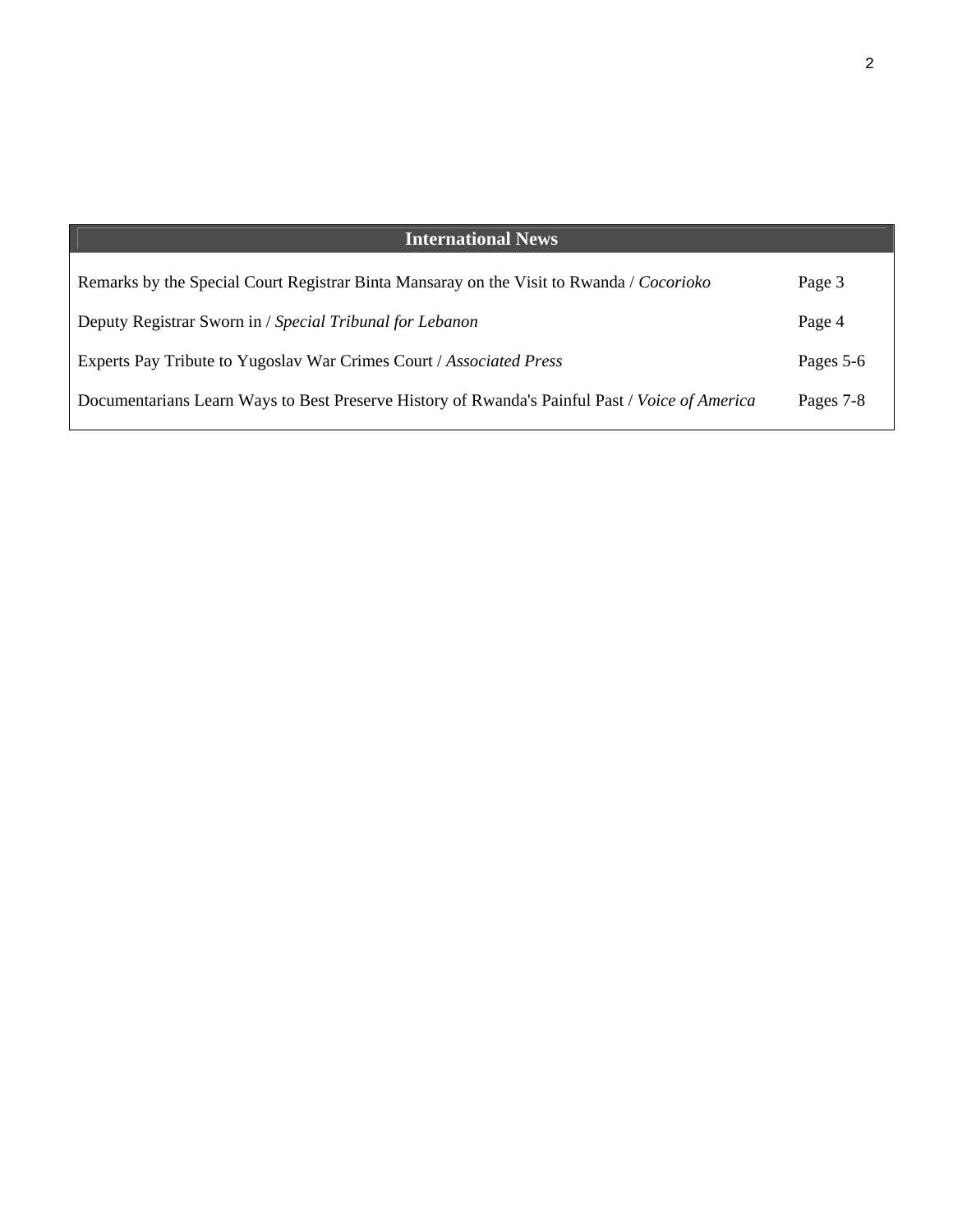Cocorioko Wednesday, 16 November 2011

#### **Remarks by the Special Court Registrar Binta Mansaray on the visit to Rwanda**

Yesterday, we published an article titled, SIERRA LEONE CONVICTS TREATED WELL, written by Mr. Edwin Musoni of the Rwandan NEWTIMES newspaper. The paper attributed the statement about the convicts' conditions to Peter Andersen, the court's Outreach and Public Affairs Chief. It is now known that in fact the statement was made by Binta Mansaray, the Special Court Registrar. We have been provided a copy of the report on the remark by Binta Mansaray and we now publish it below:

#### **Remarks to the Rwandan authorities by Special Court Registrar Binta Mansaray at the end of the annual visit by the Registrar and Deputy Registrar:**

The visit was made pursuant to the bi-lateral agreement on enforcement of sentences between the Government of Rwanda and the Special Court for Sierra Leone (SCSL)



#### **MS. BINTA MANSARAY**

During our visit to Rwanda from 1-8 November I, along with Deputy Registrar Fidelma Donlon, met with officials of government and institutions, including Rwandan government officials and the Rwandan prison management authorities. We also held several meetings with the eight Sierra Leonean prisoners serving their sentences at Mpanga Prison following their convictions by the Special Court for war crimes and crimes against humanity.

The Deputy Registrar and I looked into allegations of human rights abuses raised by the prisoners in a 7 September 2011 letter addressed to the Sierra Leonean media.

In our meeting with the prisoners, the key issues raised related to their dissatisfaction over new procedures put in place for accessing supplies (e.g. milk, Ovaltine, sardines, sugar, juice, toiletries, etc.), as well as the

enforcement of protocols for their use of the telephone. The prisoners interpreted these procedures, which are in line with international standards, as violations of their human rights, and asked to be transferred to Pademba Road Prison in Freetown.

The prisoners appeared to believe that they would be transferred to Freetown through an appeal to Sierra Leonean political authorities, or to other bodies. I reminded them that their imprisonment in Rwanda was the result of a judicial order by the Special Court, and that any determination of where they must serve their sentences, or of any possible remission of their sentences in the future, lies solely within the judicial competence and authority of the Special Court.

Based on our assessment, the Special Court is satisfied with the implementation of the sentence enforcement agreement, and with the excellent cooperation of the Rwandan authorities. We concluded that there are no human rights abuses, and that the prisoners' complaints stem from their resistance to the introduction of new procedures, and their unwillingness to adapt to prison life.

We would like to express our thanks and gratitude to the Rwandan Government and to the Rwanda Correctional Service for their assistance during our visit, and for their work which has ensured the success of the bi-lateral enforcement agreement with the Special Court.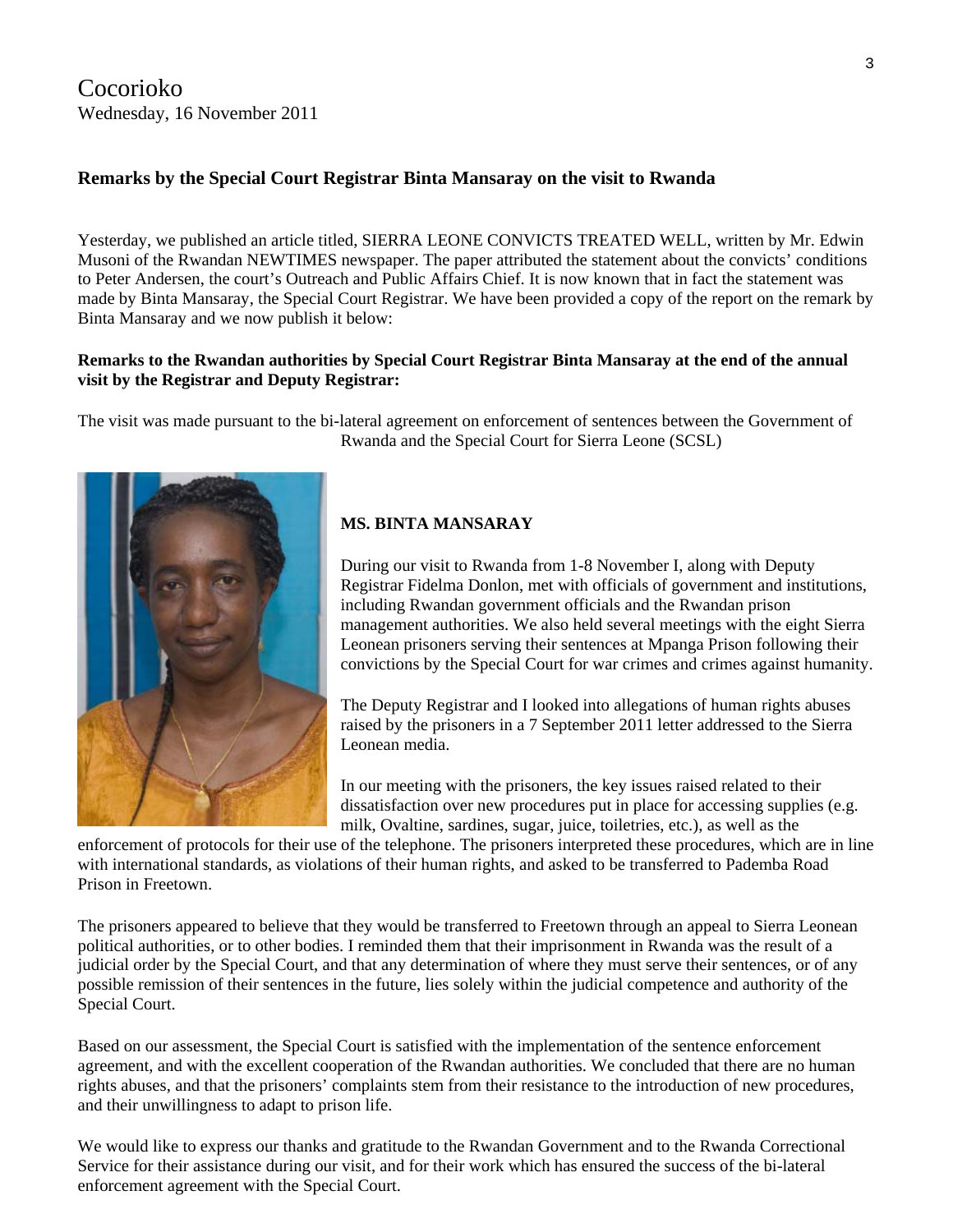

SPECIAL TRIBUNAL FOR LEBANON المحكمة الخاصة بلبنان TRIBUNAL SPÉCIAL POUR LE LIBAN

#### **STL Media Advisory**

#### **Deputy Registrar sworn in**

**Leidschendam, 15 November 2011** – Kaoru Okuizumi was sworn in today as Deputy Registrar for the Special Tribunal for Lebanon.

Ms Okuizumi, a Japanese national, has extensive background in international criminal justice and human rights. She has served in the Registries of the International Criminal Tribunal for the former Yugoslavia and the Special Court for Sierra Leone, and has also been deployed to United Nations field operations in Croatia, Bosnia and Herzegovina, the Democratic Republic of the Congo, Kosovo and Nepal. Ms Okuizumi comes to the Special Tribunal for Lebanon from the Criminal Law and Judicial Advisory Service in the United Nations Department of Peacekeeping Operations in New York.

She will be working with the Registrar, Mr. Herman von Hebel, to provide administrative, legal and other essential support to the Tribunal and will deputize in his absence. Ms. Okuizumi will oversee judicial services to ensure the smooth running of court proceedings.

The Deputy Registrar position has been vacant since Mr. von Hebel was appointed Registrar in December 2010.

For media relating queries, contact STL Press Office

| Beirut press office number:                | 00961 4 538100         |
|--------------------------------------------|------------------------|
| NL press office number:                    | Tel: 0031 70 800 3560  |
|                                            | (English/French)       |
|                                            | Tel: 0031 70 800 3828  |
|                                            | (Arabic/English)       |
| Press office email                         | stl-pressoffice@un.org |
| Marten Youssef (STL spokesperson) landline | Tel: 0031 70 800 3733  |
| Marten Youssef (STL spokesperson) mobile   | 0031 629 501751        |
| Marten Youssef (STL spokesperson) email    | youssef6@un.org        |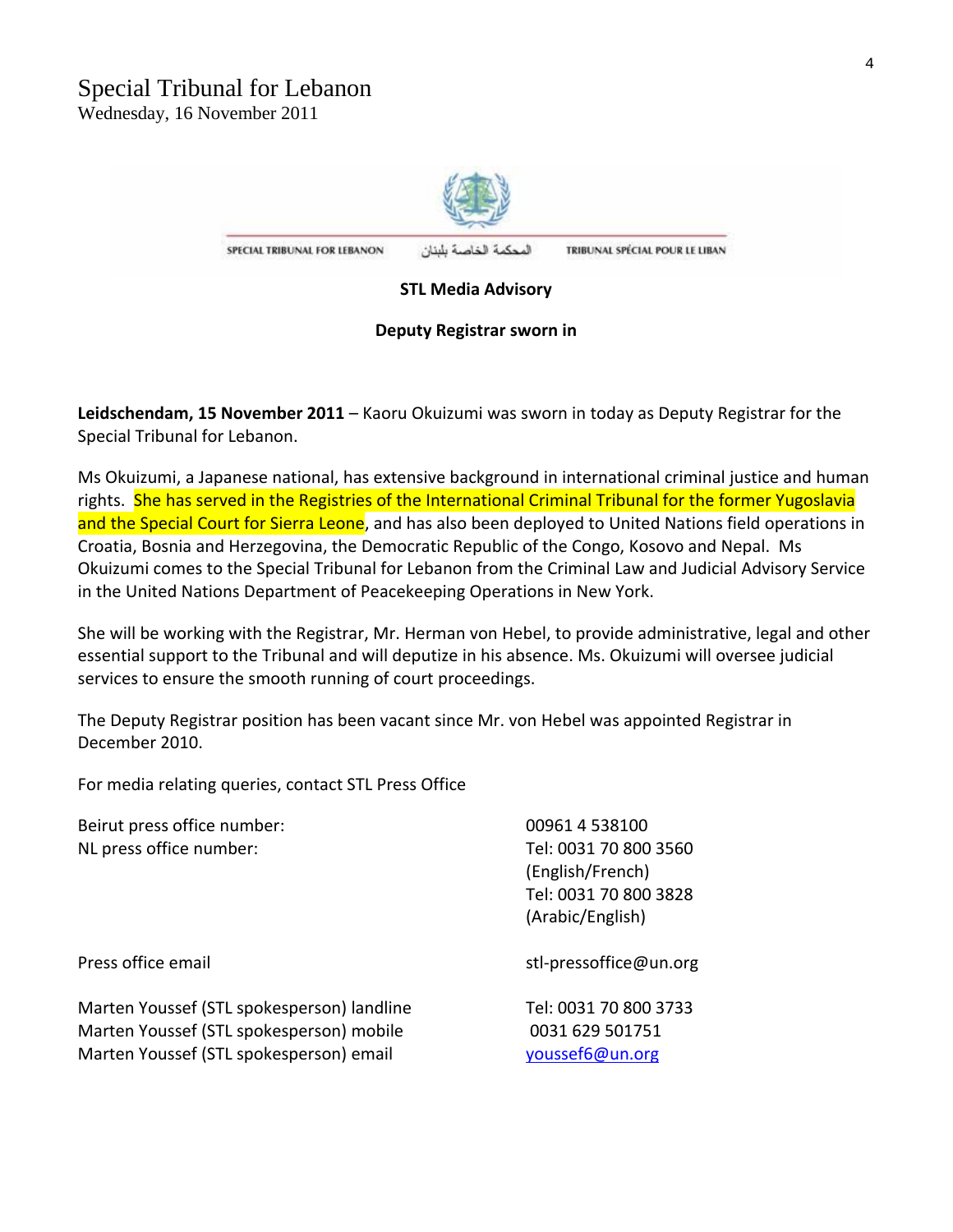## **Experts pay tribute to Yugoslav war crimes court**

## By MIKE CORDER

THE HAGUE, Netherlands (AP) — Greeted with skepticism at its inception in 1993, the Yugoslav war crimes tribunal is today being hailed as a trailblazer that will help end impunity among the world's ruling classes long after it closes in three years.

At a seminar Tuesday assessing the legacy of the court, legal experts said the precedents set during dozens of trials will live on in jurisprudence, mainly through the International Criminal Court, the first permanent war crimes tribunal.

Critically, the tribunal effectively scrapped the notion of immunity for heads of state when it first indicted Yugoslav President Slobodan Milosevic in 1999. Since that landmark indictment, international courts have filed charges against Sudan's Omar al-Bashir, Liberian President Charles Taylor, Libya's Moammar Gadhafi and senior ministers of the Kenyan government.

The court formally known as the International Criminal Tribunal for the former Yugoslavia, or ICTY, also laid down key case law on rape as a war crime or crime against humanity.

Alison Cole, of the Open Society Justice Initiative, said the Yugoslav court "led the way in forging a new path to justice" by laying down crucial case law in the evolving field of international criminal law.

The tribunal was established by the U.N. Security Council 17 years ago with war still raging in the Balkans. It was the first international war crimes court since the Nuremberg and Tokyo prosecutions after World War II, and observers doubted it would be able to bring justice to victims of the brutal conflicts ravaging the former Yugoslavia.

It started slowly, trying low-level officers, and it appeared unlikely that authorities in the region would ever arrest top suspects. By now, the tribunal has taken into custody all 161 suspects it indicted, including political and military leaders such as Milosevic, Bosnian Serb leader Radovan Karadzic and his military chief Gen. Ratko Mladic.

"Perhaps one of the most remarkable achievements of the ICTY is the fact that every single arrest warrant ... was eventually executed," said U.N. High Commissioner for Human Rights Navi Pillay.

The tribunal "demonstrated beyond question that an international criminal tribunal for the most serious crimes can work," said Richard Dicker, director of Human Rights Watch's international justice program.

But meting out justice has not been easy for the court, which has been criticized for the slow pace of its trials and its high budget. Serbs have repeatedly accused prosecutors of bias because the majority of those indicted have been Serbs.

In the most significant setback for the tribunal and victims of the Balkan wars, Milosevic died of a heart attack in his cell in 2006 before his four-year genocide trial could reach a verdict.

But now another of the alleged architects of Serb atrocities, Karadzic, is on trial and preparations are under way for Mladic's trial, which is expected to start next year.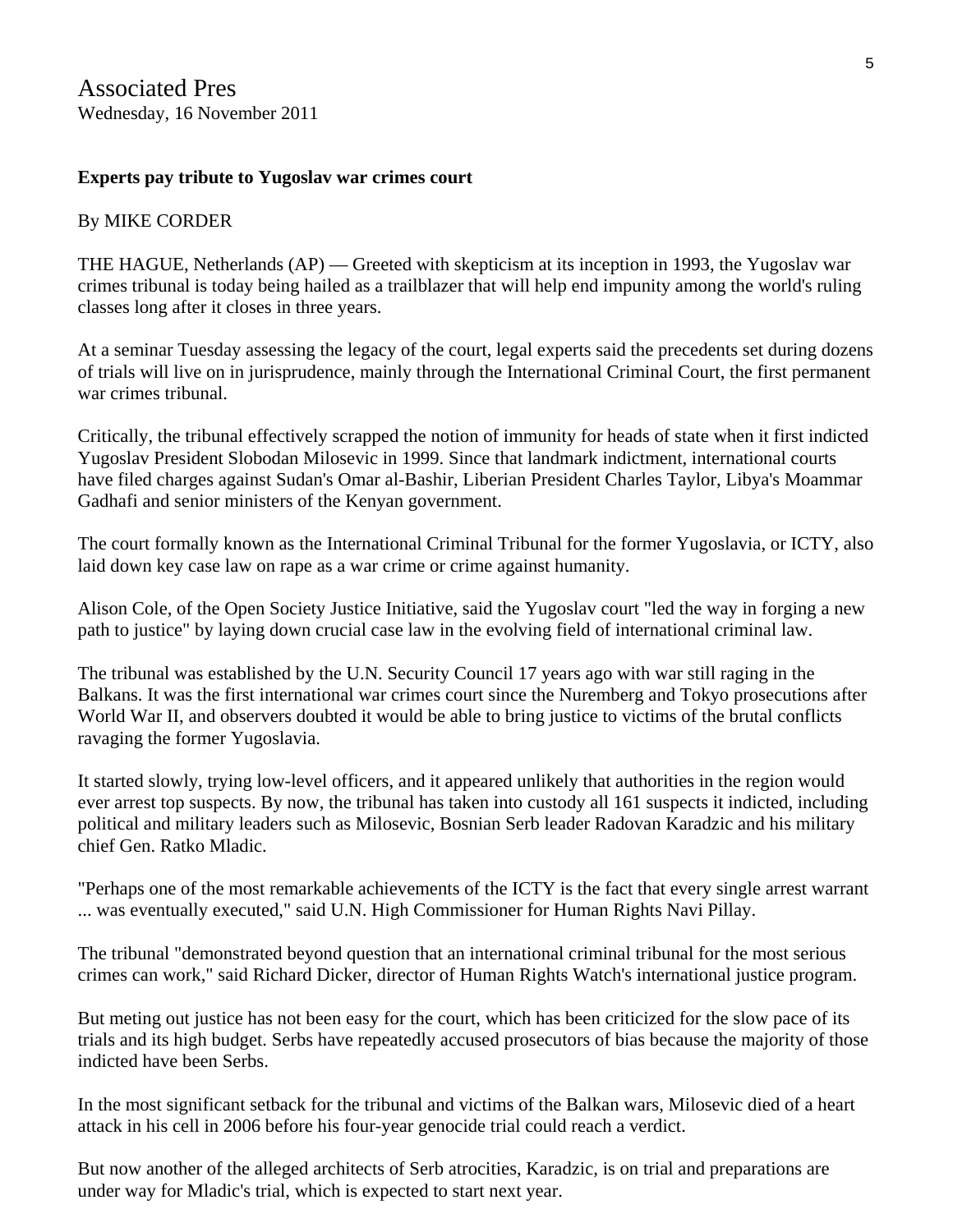With the arrest this year of Mladic and former Croatian Serb rebel leader Goran Hadzic, the tribunal finally took custody of its last two fugitives. Mladic, 69, had been on the run for 16 years and he was arrested by Serb authorities with his health apparently failing.

Even so, the fact that all its suspects were arrested "shows the potential and actual effectiveness of these international courts," which have no police force of their own and must rely on states and international organizations, said Dicker.

Stephen Rapp, the U.S. ambassador at large for war crimes issues, said the arrest of the likes of Karadzic and Mladic underscores that indicted suspects like Sudan's president, who is wanted for genocide in Darfur, now face the prospect of winding up in an international courtroom.

"It sends an enormous signal around the world as we look at similar crimes committed in other places that individuals who commit these crimes won't escape," Rapp said.

Copyright © 2011 The Associated Press. All rights reserved.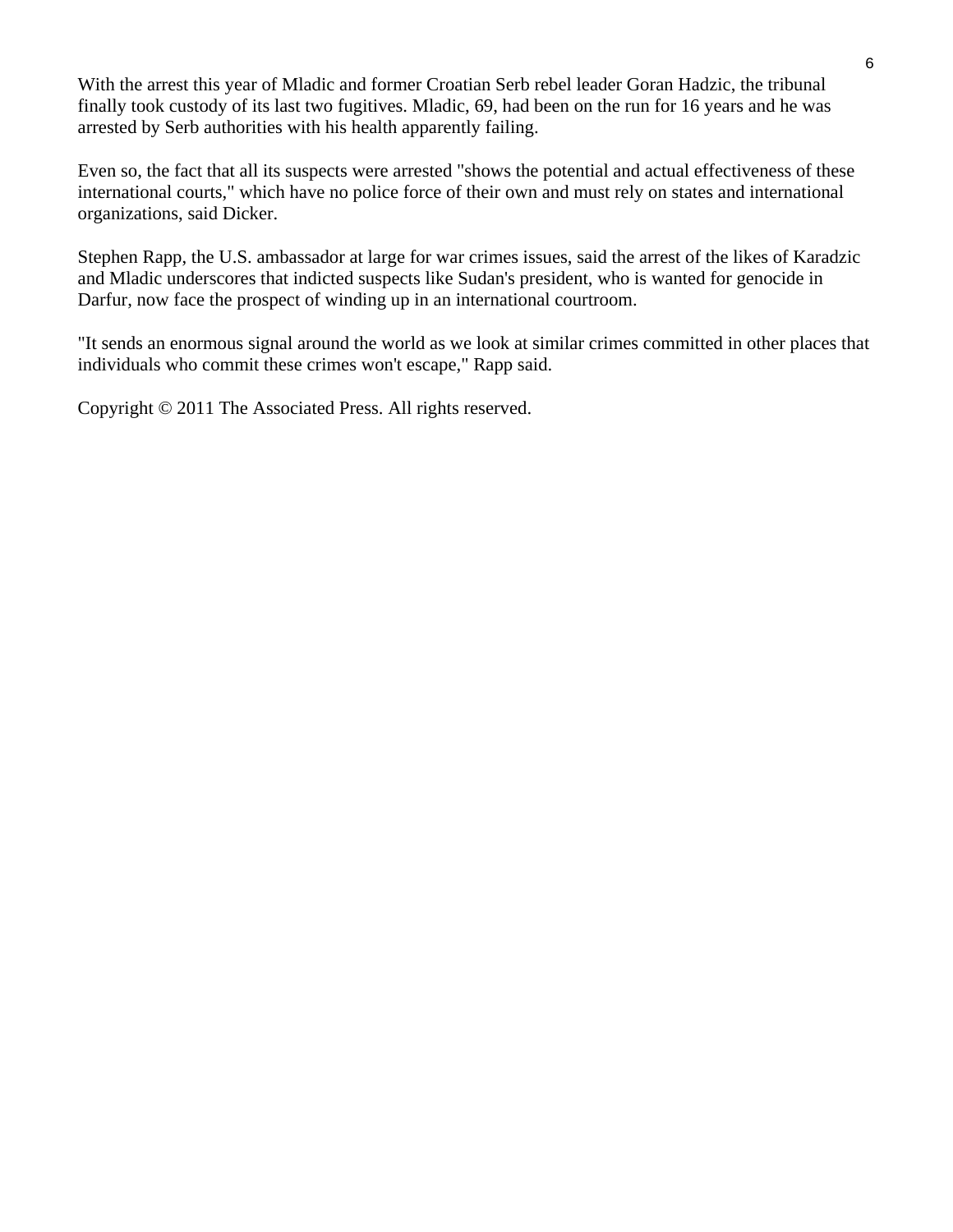## **Documentarians Learn Ways to Best Preserve History of Rwanda's Painful Past**

#### Elizabeth Lee | Los Angeles

Four staff members from the Kigali Genocide Memorial Center in Rwanda recently traveled to Los Angeles to learn techniques on how to best preserve the oral history of what happened in Rwanda 17 years ago. As many as one million people lost their lives in the Rwandan Tutsi genocide of 1994. Many people did survive the horror, and their stories are waiting to be heard.

Yves Kamuromsi and three of his colleagues travelled thousands of miles from home to the University of Southern California to learn how to best document and preserve a painful past.

"My elder brother and my parents were both killed," said Kamuromsi.

Kamuromsi was only 13 when the Rwandan genocide occurred. He said the worst part of the experience is the aftermath.

"First of all you ask the questions like, 'why did that happen?' and 'why [did] that [happen] to you and your family?' but at the same time you ask yourself why you're alone. For example, when you start going to school you find [it] difficult because no parents," he said.

For Kamuromsi, talking about his experience and sharing it with other survivors helps.

"It's important because you get to learn the experience of others. At some point you may feel that you're a lucky survivor because you may see that some others have experienced [more] horrible things than you did. So I think sharing stories is a part of the healing process," said Kamuromsi.

## **Having survivors speak**

Kamuromsi now heads the documentation center at the Kigali Genocide Memorial Center in Rwanda. He has videotaped and interviewed other survivors of the genocide. He said since 2004, his team has collected 200 interviews.

"There are more than 300,000 survivors, but the difficult question is: 'Are they ready to start talking,'" he said.

For many survivors it is still too soon.

"The Rwandan genocide was 17 years ago, but for me it was this morning. It's still that vivid," said retired Lieutenant General Romeo Dallaire. He was the force commander of the U.N. peacekeeping force during the Rwandan genocide. He said it is important for survivors tell their stories so the suffering caused by the brutality of their attackers is not lost to the rest of the world.

"The rest of the world also lost its sense of humanity because it let that slaughter happen. We saw it in the media, we heard about it, it was going on for 100 days and we did nothing," said Dallaire.